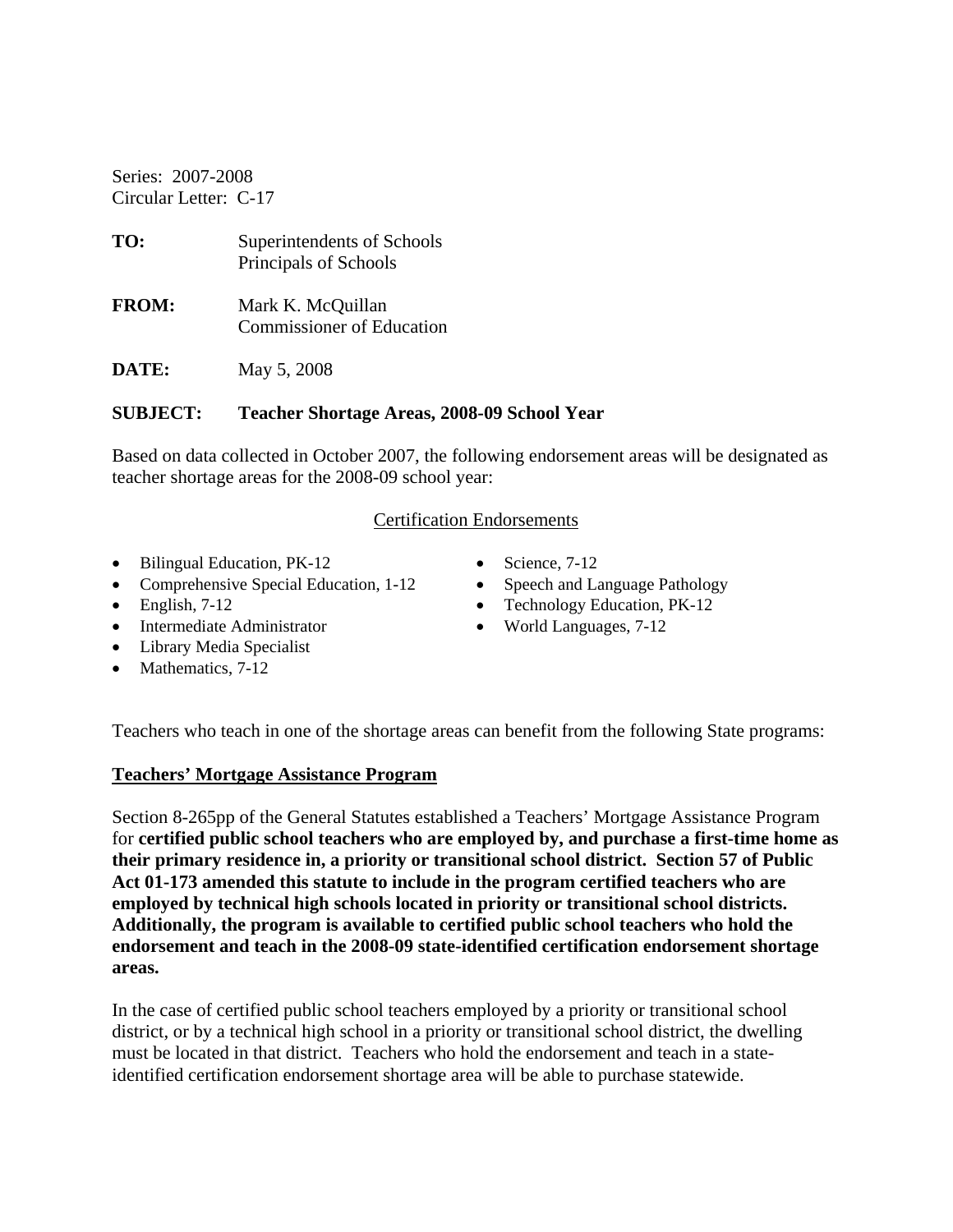Teacher Shortage Areas, 2008-09 School Year May 5, 2008, Page 2

This Teachers' Mortgage Assistance Program is an important incentive to have educators live in the community in which they teach, as well as to address shortage area needs. The program is administered by the Connecticut Housing Finance Authority (CHFA) through their participating lenders.

All eligible teachers seeking a mortgage through this program will be required to have a Statement of Eligibility signed by the superintendent of schools. Attached is the Statement of Eligibility that you may copy and distribute to eligible teachers. This signed Statement will be required by the mortgage lender for proof of eligibility.

## **Any questions or concerns regarding the Teachers' Mortgage Assistance Program may be directed to the Single Family Underwriting Unit, CHFA, at (860) 571-3502.**

## **Rehiring of Retired Teachers**

Retired teachers may be reemployed without being subject to the earnings limit if they teach in a subject shortage area for the school year in which they are being employed. This employment may be for up to one full school year and may, with prior approval of the Teachers' Retirement Board, be extended for an additional year. If you have questions about this program, please contact Darlene Perez at the Teachers' Retirement Board at (860) 241-8402.

Questions concerning the designation of teacher shortage areas may be directed to Sarah Ellsworth either via email at [sarah.ellsworth@ct.gov](mailto:sarah.ellsworth@ct.gov) or by phone at (860) 713-6888.

MKM/se

Attachment